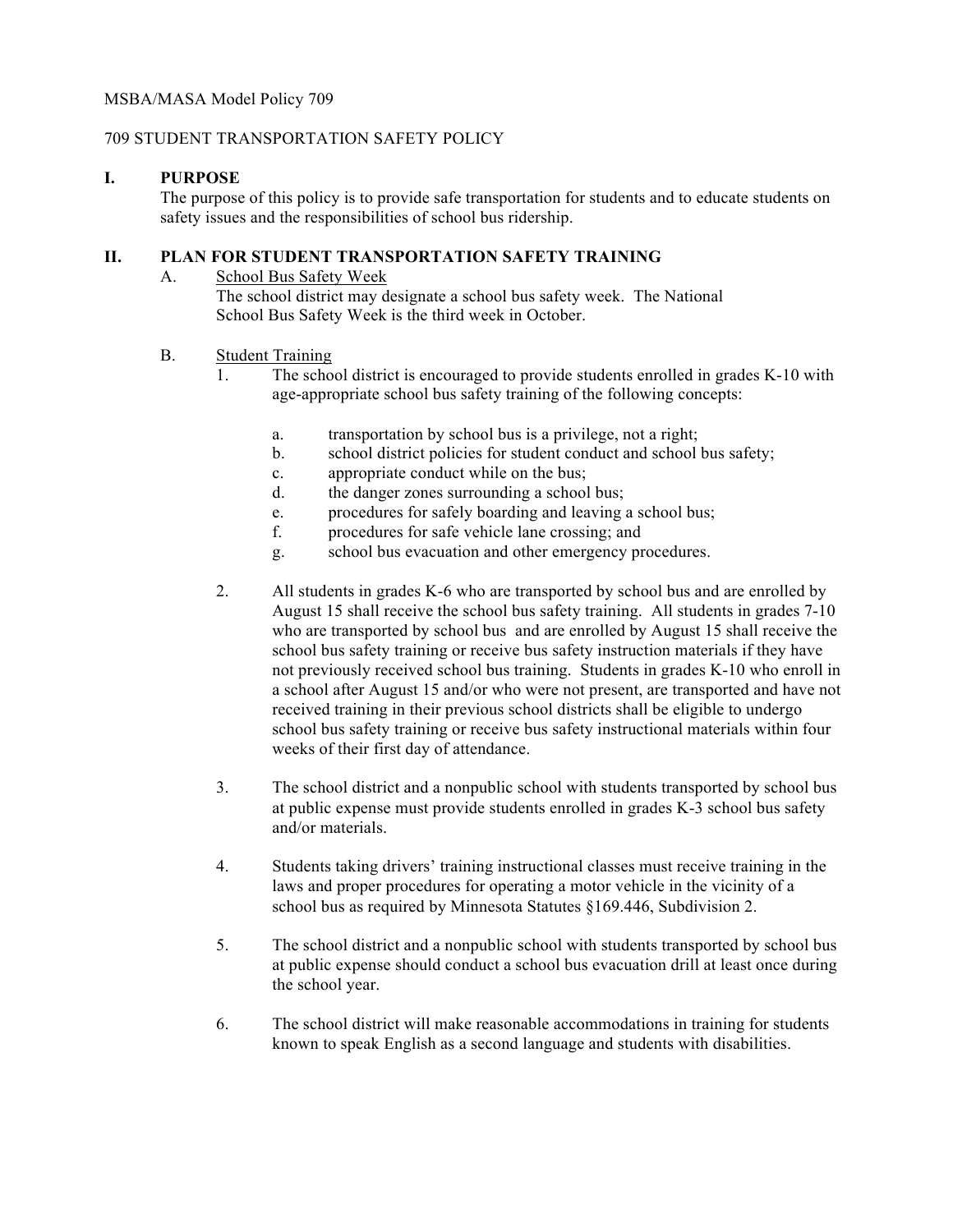- 7. The school district may provide kindergarten students with school bus safety training before the first day of school.
- 8. The school district may provide student safety education for bicycling and pedestrian safety for students in grades K-5.
- 9. The school district should adopt and make available for public review a curriculum for transportation safety education.
- 10. Nonpublic school students transported by the school district will receive school bus safety training by their nonpublic school. The nonpublic schools may use the school district's school transportation safety education curriculum if available. Upon request by the school district superintendent, the nonpublic school must certify to the school district's school transportation safety director that all students enrolled in grades K-10 have received the appropriate training.

# **III. CONDUCT ON SCHOOL BUSES AND CONSEQUENCES FOR MISBEHAVIOR**

- A. Riding the school bus is a privilege, not a right. The school district's general student behavior rules are in effect for students on school buses, including nonpublic and charter school students.
- B. Consequences for school bus/bus stop misconduct will be imposed by the school district under adopted administrative discipline procedures. In addition, all school bus/bus stop misconduct will be reported to appropriate personnel. Serious misconduct may be reported to local law enforcement.
	- 1. School Bus and Bus Stop Rules

The school district school bus safety rules are to be posted on every bus. If these rules are broken, the school district's discipline procedures are to be followed. In most circumstances, consequences are progressive and may include suspension of bus privileges. It is the school bus driver's responsibility to report unacceptable behavior to the school district's transportation office/school office.

- 2. Rules at the Bus Stop
	- a. Get to your bus stop five minutes before your scheduled pick-up time. The school bus driver will not wait for late students.
	- b. Respect the property of others while waiting at your bus stop.
	- c. Keep your arms, legs, and belongings to yourself.
	- d. Use appropriate language.
	- e. Stay away from the street, road, or highway when waiting for the bus.
	- f. Wait until the bus stops before approaching the bus.
	- g. After getting off the bus, move away from the bus.
	- h. If you must cross the street, always cross in front of the bus where the driver can see you. Wait for the driver to signal to you before crossing the street.
	- i. No fighting, harassment, intimidation, or horseplay.
	- j. No use of alcohol, tobacco, or drugs.
- 3. Rules on the Bus
	- a. Immediately follow the directions of the driver.
	- b. Sit in your seat facing forward.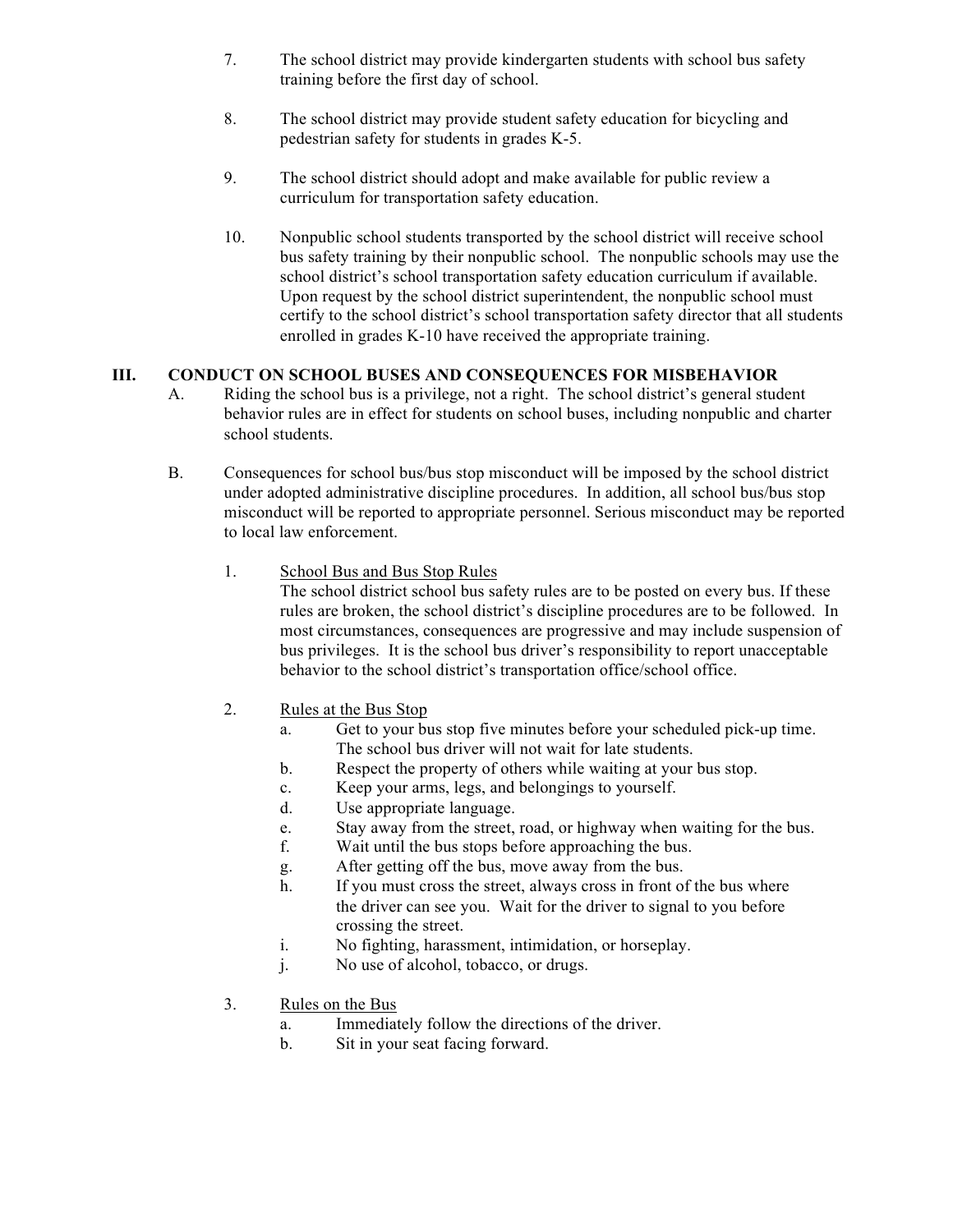- c. Talk quietly and use appropriate language.
- d. Keep all parts of your body inside the bus.
- e. Keep your arms, legs, and belongings to yourself.
- f. No fighting, harassment, intimidation, or horseplay.
- g. Do not throw any object.
- h. No eating, drinking, or use of alcohol, tobacco, or drugs.
- i. Do not bring any weapon or dangerous objects on the school bus.
- j. Do not damage the school bus.
- 4. Consequences
	- a. Consequences for school bus/bus stop misconduct will apply to all regular and late routes. Decisions regarding a student's ability to ride the bus in connection with co-curricular and extra- curricular events (for example, field trips or competitions) will be in the sole discretion of the school district. Parents or guardians will be notified of any suspension of bus privileges.

| (1) | Possible Consequences | ELEMENTARY (K-6)                      |
|-----|-----------------------|---------------------------------------|
|     | 1st offense           | warning                               |
|     | 2nd offense           | 3-school day suspension from riding   |
|     |                       | the bus                               |
|     | 3rd offense           | 5-school day suspension from riding   |
|     |                       | the bus                               |
|     | 4th offense           | 10-school day suspension from riding  |
|     |                       | the bus/meeting with parent           |
|     | Further offenses      | individually considered; students may |
|     |                       | be suspended for longer periods of    |
|     |                       | time, including the remainder of the  |
|     |                       | school year.                          |
| (2) | Possible Consequences | SECONDARY (7-12)                      |
|     | 1st offense           | warning                               |
|     | 2nd offense           | 5-school day suspension from riding   |
|     |                       | the bus                               |
|     | 3rd offense           | 10-school day suspension from riding  |
|     |                       | the bus                               |
|     | 4th offense           | 20-school day suspension from riding  |

|             | the bus/meeting with parent       |
|-------------|-----------------------------------|
| 5th offense | suspended from riding the bus for |
|             | the remainder of the school year  |
|             |                                   |

- NOTE: When any student goes 60 transportation days without a report, the student's consequences may start over at the first offense.
	- (3) OTHER DISCIPLINE Based on the severity of a student's conduct, more serious consequences may be imposed at any time. Depending on the nature of the offense, consequences such as suspension or expulsion from school also may result from school bus/bus stop misconduct.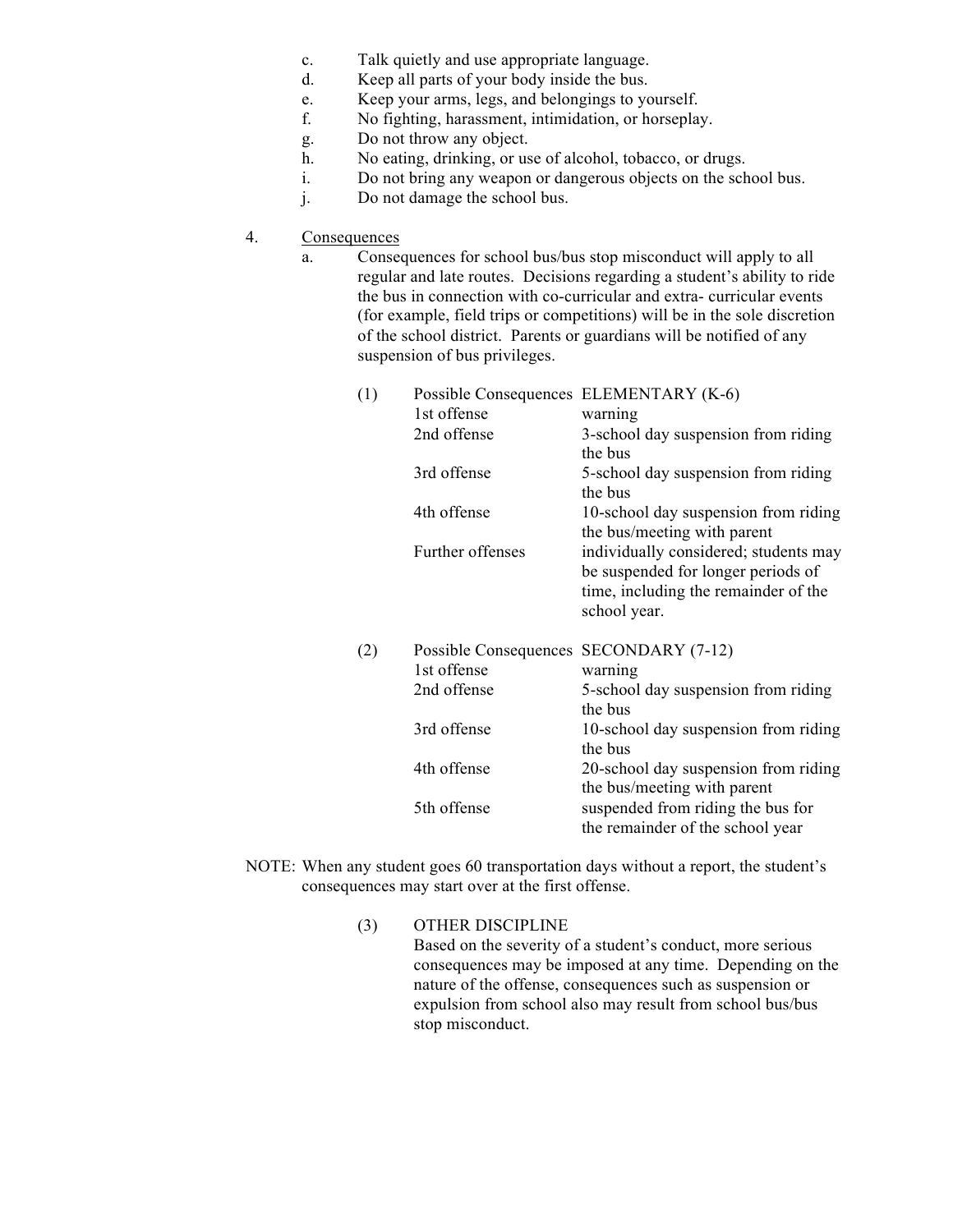## (4) RECORDS

Records of school bus/bus stop misconduct will be forwarded to the individual school building and will be retained in the same manner as other student discipline records. Reports of student misbehavior on a school bus or in a bus loading or unloading area that causes an immediate and substantial danger to the student or surrounding persons or property will be provided by the school district to the Department of Public Safety in accordance with state and federal law.

# (5) VANDALISM/BUS DAMAGE

Students damaging school buses will be responsible for the damages. Failure to pay such damages (or make arrangements to pay) within two weeks may result in the loss of bus privileges until damages are paid.

## (6) NOTICE

School bus and bus stop rules and consequences for violations of these rules will be reviewed with students annually and copies of these rules will be made available to students. School bus rules are to be posted on each school bus.

(7) CRIMINAL CONDUCT

In cases involving criminal conduct (for example, assault, weapons, possession, or vandalism), the appropriate school district personnel and local law enforcement officials will be informed.

# **IV. PARENT AND GUARDIAN INVOLVEMENT**

#### A. Parent and Guardian Notification

The school district school bus and bus stop rules should be available to each family. Parents and guardians are asked to review the rules with their children.

- B. Parent/Guardian Responsibilities for Transportation Safety: Parents/Guardians are responsible to:
	- 1. Become familiar with school district rules, policies, regulations, and the principles of school bus safety, and thoroughly review them with their children;
	- 2. Support safe riding and walking practices, and recognize that students are responsible for their actions;
	- 3. Communicate safety concerns to their school administrators;
	- 4. Monitor bus stops, if possible;
	- 5. Have their children to the bus stop five minutes before the bus arrives;
	- 6. Have their children properly dressed for the weather; and
	- 7. Have a plan in case the bus is late.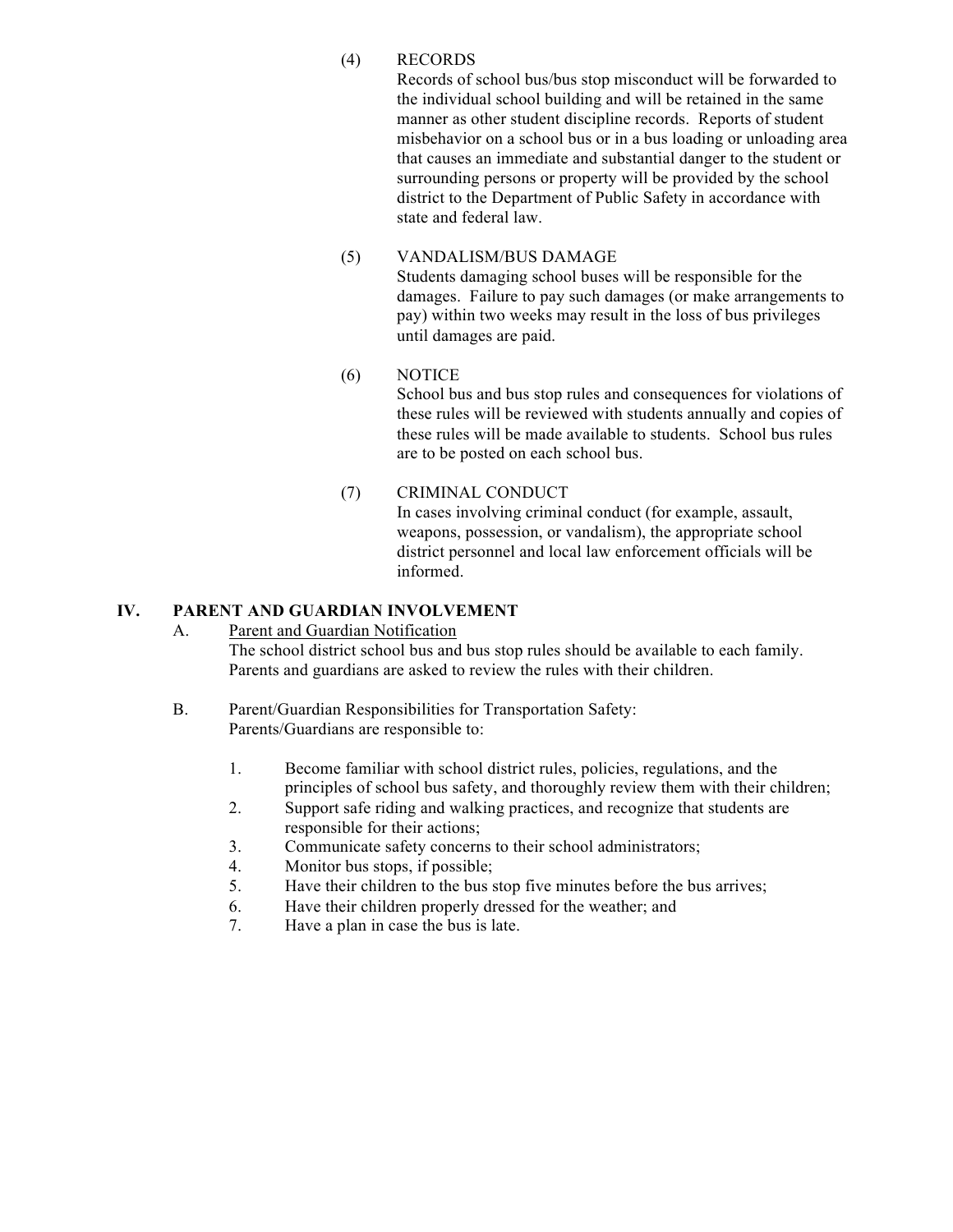# **V. SCHOOL BUS DRIVER DUTIES AND RESPONSIBILITIES**

- A. School bus drivers shall have a valid Class A, B, or C Minnesota driver's license with a school bus endorsement. A person possessing a valid driver's license without a school bus endorsement may drive a Type III vehicle as set forth in Section VII B. and Section VII C. below. Drivers with a valid Class D driver's license, without a school bus endorsement, may operate a "Type A-I" school bus as set forth in Section VII D. below.
- B. The school district shall conduct mandatory drug and alcohol testing of all school district bus drivers and bus driver applicants in accordance with state and federal law and school district policy.
- C. A school bus driver, with the exception of a driver operating a Type A-1 school bus or Type III vehicle, who has a commercial driver's license and who is convicted of a criminal offense, a serious traffic violation, or of violating any other state or local law relating to motor vehicle traffic control, other than a parking violation, in any type of motor vehicle in a state or jurisdiction other than Minnesota, shall notify the Minnesota Division of Driver and Vehicle Services ("Division") of the conviction within thirty days of the conviction. For purposes of this paragraph, a "serious traffic violation" means a conviction of any of the following offenses:
	- 1. excessive speeding, involving any single offense for any speed of 15 miles per hour or more above the posted speed limit;
	- 2. reckless driving;
	- 3. following the vehicle ahead too closely;
	- 4. improper or erratic traffic lane changes;
	- 5. a violation of state or local law, relating to motor traffic control, arising in connection with a fatal accident;
	- 6. driving a commercial vehicle without obtaining a commercial driver's license or without having a commercial driver's license in the driver's possession.
- D. A school bus driver, with the exception of a driver operating a Type A-1 school bus or Type III vehicle, who has a commercial driver's license and who is convicted of violating, in any type of motor vehicle, a Minnesota state or local law relating to motor vehicle traffic control, other than a parking violation, shall notify the person's employer of the conviction within thirty days of conviction. The notification shall be in writing and shall contain all the required information.
- E. A school bus driver, with the exception of a driver operating a Type A-1 school bus who has a Minnesota commercial driver's license suspended, revoked, or canceled by the State of Minnesota or any other state or jurisdiction and who loses the right to operate a commercial vehicle for any period or who is disqualified from operating a commercial motor vehicle for any period shall notify the person's employer of the suspension, revocation, cancellation, lost privilege, or disqualification. Such notification shall be made before the end of the business day following the day the employee received notice of the suspension, revocation, cancelation, lost privilege, or disqualification. The notice shall be in writing and shall contain all the required information.
- F. A person who operates a Type III vehicle and who sustains a conviction as described in Section VII C.1.g. (i.e. driving while impaired offenses), VII C.1.h. (i.e. felony, controlled substance, criminal sexual conduct offenses, or offenses for surreptitious observation, indecent exposure, use of minor in a sexual performance, or possession of child pornography or display of pornography to a minor), or VII C.1.i. (multiple moving violations) while employed by the entity that owns, leases, or contracts for the school bus, shall report the conviction to the person's employer within ten days of the date of the conviction. The notification shall be in writing and shall contain all the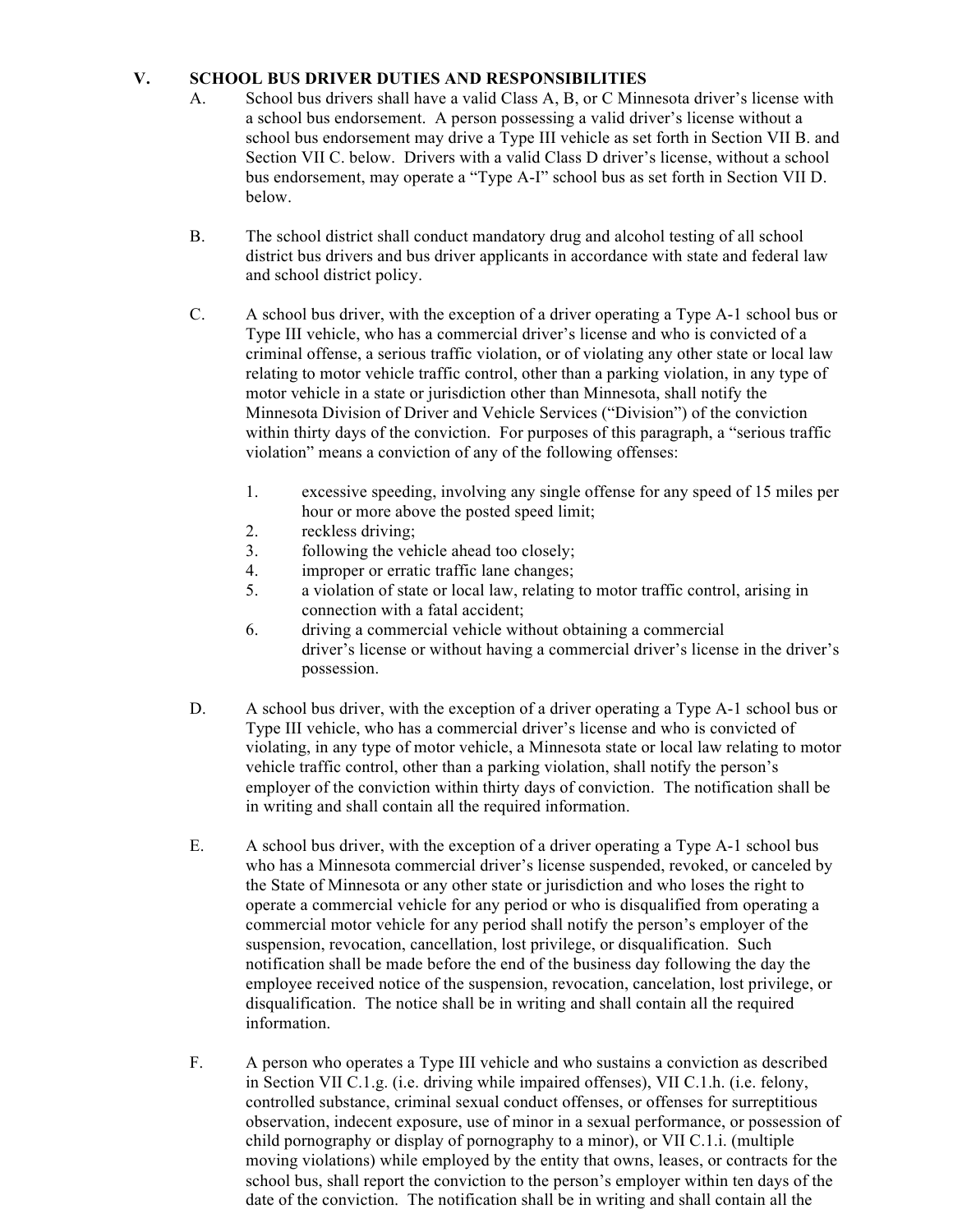required information. This provision does not apply to a school district employee whose normal duties do not include operating a Type III vehicle.

#### **VI. SCHOOL BUS DRIVER TRAINING**

- A. Training
	- 1. All new school bus drivers shall be provided with pre-service training, including in-vehicle (actual driving) instruction before transporting students and shall meet the competency testing specified in the Minnesota Department of Public Safety Model School Bus Driver Training Manual. All school bus drivers shall receive in-service training "annually." For purposes of this section "annually" means at least once every 380 days from the initial or previous evaluation and at least once every 380 days from the initial or previous license verification. The school district is encouraged to retain on file an annual individual school bus driver "evaluation certification" form for each school district driver as contained in the Model School Bus Driver Training Manual.
	- 2. All bus drivers operating a Type III vehicle will be provided with annual training and certification as set forth in Section VII C.1.b., below, by either the school district or the entity from whom such services are contracted by the school district.

# B. Evaluation

School bus drivers with a Class D license will be evaluated annually, and all other bus drivers will be assessed periodically for the following competencies:

- 1. Safely operate the type of school bus the driver will be driving;
- 2. Understand student behavior, including issues relating to students with disabilities;
- 3. Ensure orderly conduct of students on the bus and handling incidents of misconduct appropriately;
- 4. Know and understand relevant laws, rules of the road, and local school bus safety policies;
- 5. Handle emergency situations; and
- 6. Safely load and unload students.

The evaluation must include completion of an individual "school bus driver evaluation form" (road test evaluation) as contained in the Model School Bus Driver Training Manual.

# **VII. OPERATING RULES AND PROCEDURES**

- A. General Operating Rules
	- 1. School buses shall be operated in accordance with state traffic and school bus safety laws and the procedures contained in the Minnesota Department of Public Safety Model School Bus Driver Training Manual.
	- 2. Only students assigned to or given permission to ride the school bus by the school district shall be transported. The number of students or other authorized passengers transported in a school bus shall not be more than the legal capacity for the bus. No person shall be allowed to stand when the bus is in motion.
	- 3. The parent/guardian may designate, pursuant to school district policy, a day care facility, respite care facility, the residence of a relative, or the residence of a person chosen by the parent or guardian as the address of the student for transportation purposes. The address must be in the attendance area of the assigned school and meet all other eligibility requirements.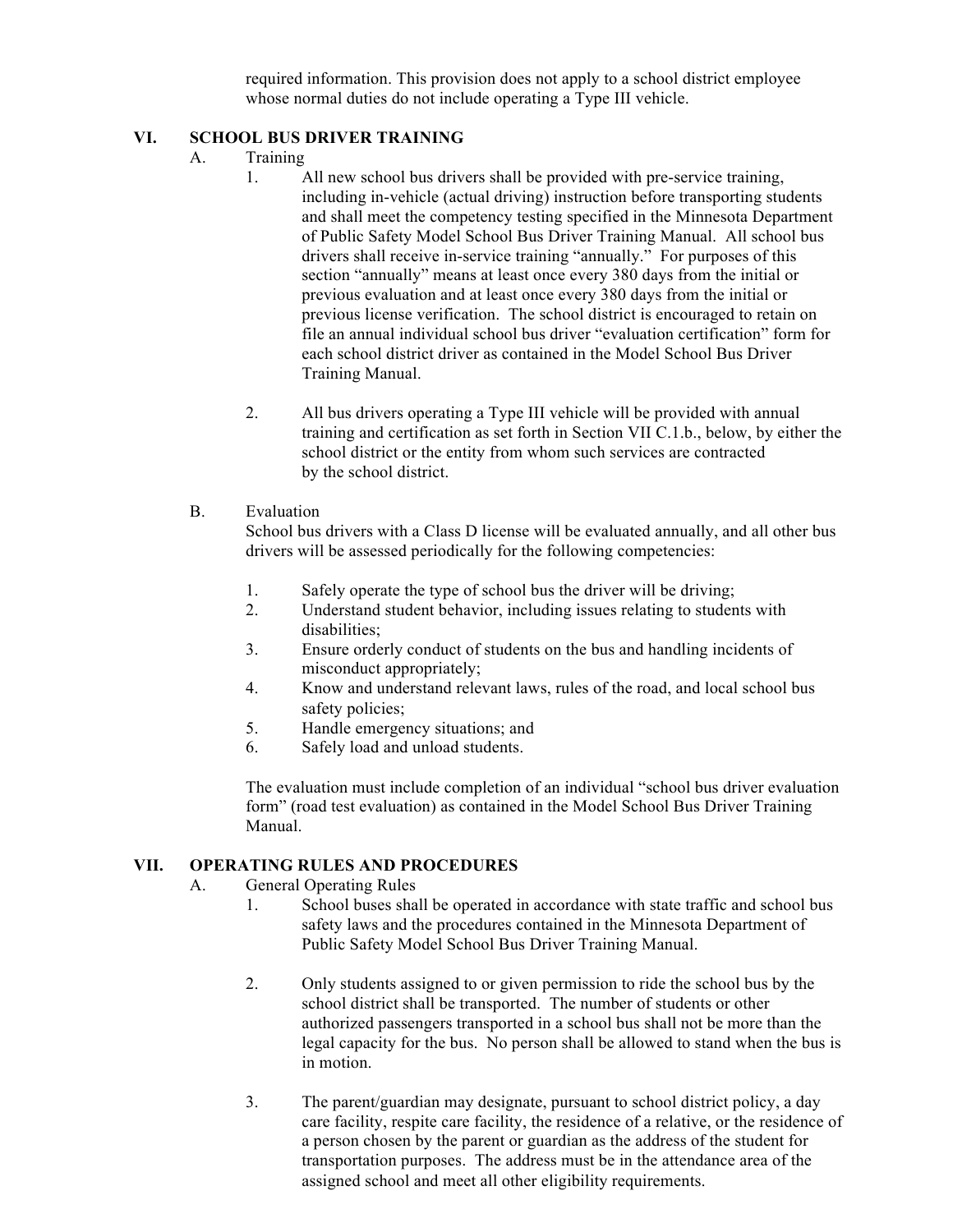- 4. Bus drivers must minimize, to the extent practical, the idling of school bus engines and exposure of children to diesel exhaust fumes.
- 5. To the extent practical, the school district will designate school bus loading/unloading zones at a sufficient distance from school air-intake systems to avoid diesel fumes from being drawn into the systems.
- 6. A bus driver may not operate a school bus while communicating over, or otherwise operating, a cellular phone for personal reasons, whether hand-held or hands-free, when the vehicle is in motion or a part of traffic. For purposes of this paragraph, "school bus" has the meaning given in Minnesota Statutes § 169.011, Subdivision 71. In addition, "school bus" also includes Type III vehicles when driven by employees or agents of the school district. "Cellular phone" means a cellular, analog, wireless, or digital telephone capable of ending or receiving telephone or text messages without an access line for service.
- B. Type III Vehicles
	- 1. Type III vehicles are restricted to passenger cars, station wagons, vans, and buses having a maximum manufacturer's rated seating capacity of ten or fewer people, including the driver and a gross vehicle weight rating of 10,000 pounds or less. A van or bus converted to a seating capacity of ten or fewer, and placed in service on or after August 1, 1999, must have been originally manufactured to comply with the passenger safety standards.
	- 2. Type III vehicles must be painted a color other than national school bus yellow.
	- 3. Type III vehicles shall be state inspected in accordance with legal requirements.
	- 4. A Type III vehicle cannot be older than twelve years unless excepted by state and federal law.
	- 5. If a Type III vehicle is school district owned, the school district name will be clearly marked on the side of the vehicle. The Type III vehicle must not have the words, "school bus," in any location on the exterior of the vehicle or in any interior location visible to a motorist.
	- 6. A Type III vehicle must not be outwardly equipped and identified as a Type A, B, C, or D bus.
	- 7. Eight-lamp warning systems and stop arms must not be installed or used on Type III vehicles.
	- 8. Type III vehicles must be equipped with mirrors as required by law.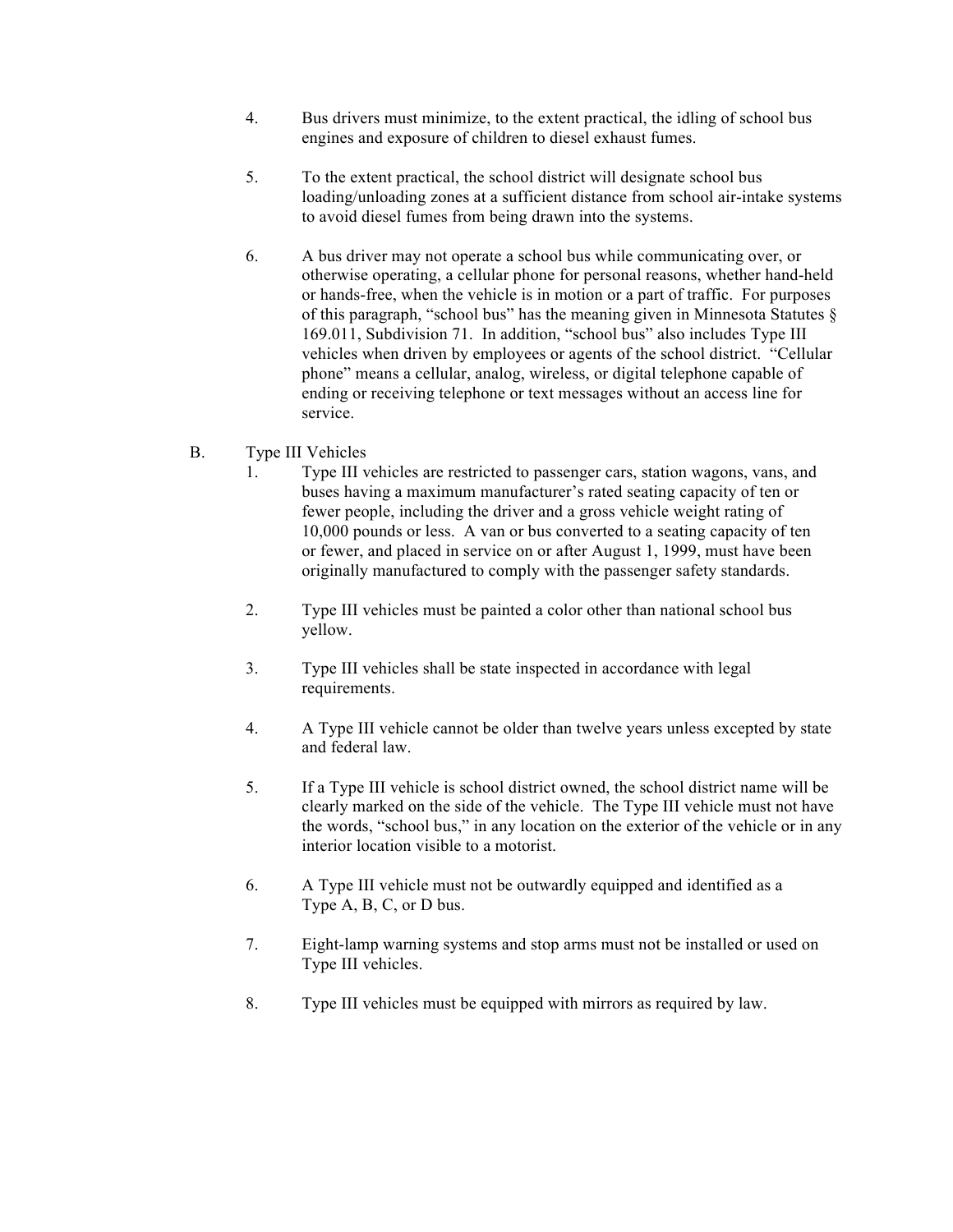- 9. Any Type III vehicle may not stop traffic and may not load or unload before making a complete stop and disengaging gears by shifting into neutral or park. Any Type III vehicle used to transport students must not load or unload so that a student has to cross the road, except where not possible or impractical, then the driver or assistant must escort a student across the road. If the driver escorts the student across the road, then the motor must be stopped, the ignition key removed, the brakes set, and the vehicle otherwise rendered immobile.
- 10. Any Type III vehicle used to transport students must carry emergency equipment including:
	- a. Fire extinguisher: a minimum of one 10BC rated dry chemical type fire extinguisher is required. The extinguisher must be mounted in a bracket and must be located in the driver's compartment and be readily accessible to the driver and passengers. A pressure indicator is required and must be easily read without removing the extinguisher from its mounted position.
	- b. First aid kit and body fluids clean-up kit: A minimum of a ten- unit first aid kit and a body fluids clean-up kit is required. They must be contained in removable, moisture and dust proof containers mounted in an accessible place within the driver's compartment and must be marked to indicate their identity and location.
	- c. A Type III bus must contain at least three red reflectorized triangle road warning devices. Liquid burning "pot type" flares are not allowed.
	- d. Passenger cars and station wagons may carry a fire extinguisher, a first aid kit, and warning triangles in the trunk or trunk area of the vehicle if a label in the driver and front passenger area clearly indicates the location of these items.
- 11. Students will not be regularly transported in private vehicles that are not state inspected as Type III vehicles. Only emergency, unscheduled transportation may be conducted in vehicles with a seating capacity of ten or fewer without meeting the requirements for a Type III vehicle. Also, parents may use a private vehicle to transport their own children under a contract with the district. The school district has no system of inspection for private vehicles.
- 12. All drivers of Type III vehicles will be licensed drivers and will be familiar with the use of required emergency equipment. The school district will not knowingly allow a person to operate a Type III vehicle if the person has been convicted of an offense that disqualifies the person from operating a school bus.
- 13. Type III vehicles will be equipped with Child passenger restraints, and child passenger restraints will be utilized to the extent required by law.
- C. Type III Vehicle Driven by Employees with a Class D Driver's License
	- 1. The holder of a Class A, B, C, or D Driver's license, without a school bus endorsement, may operate a Type III vehicle, described above, under the following conditions: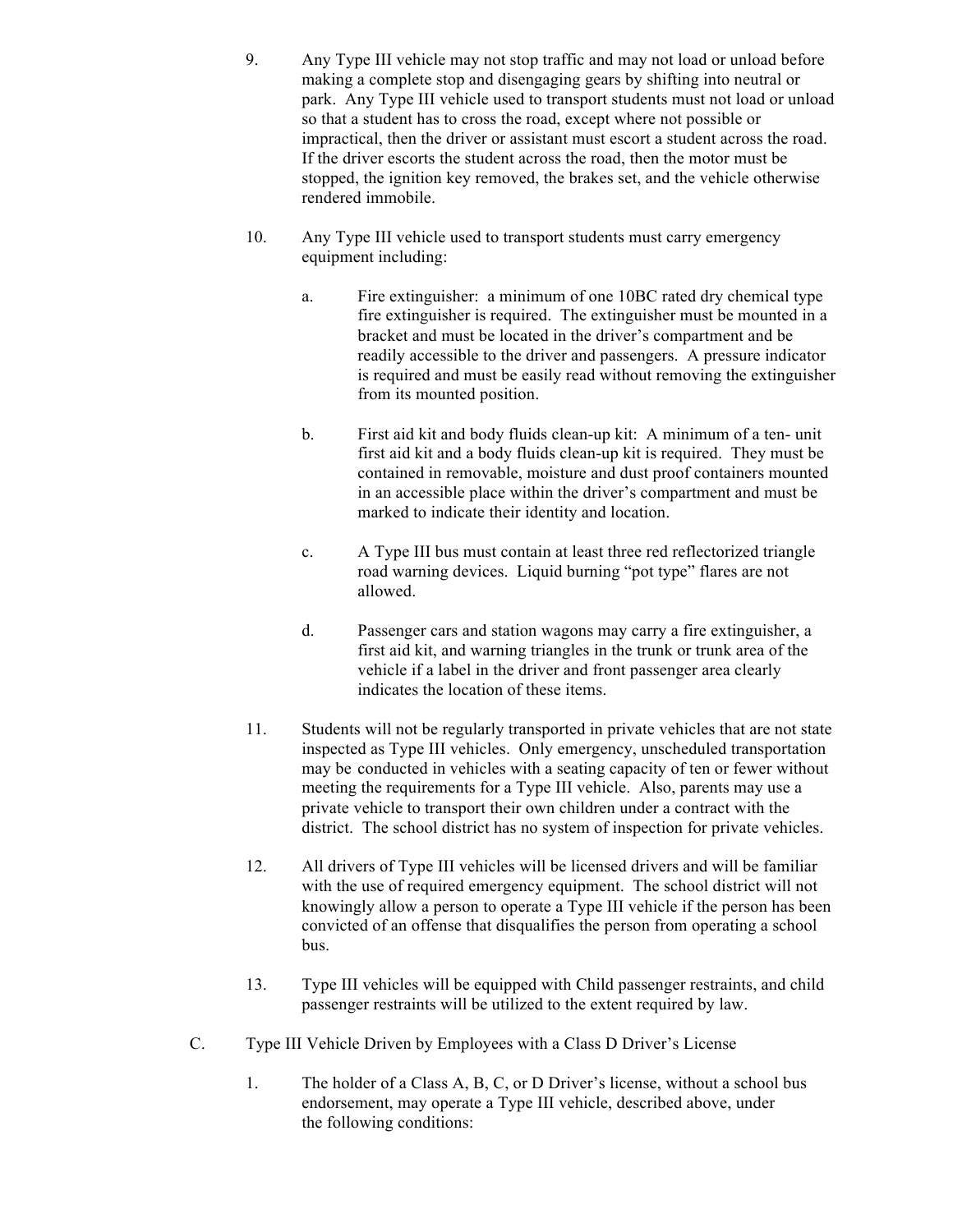- a. The operator is an employee of the entity that owns, leases, or contracts for the school bus, which may include the district.
- b. The operator's employer, which may include the school district, has adopted and implemented a policy that provides for annual training and certification of the operator in:
	- (1) safe operation of a Type III vehicle;
	- (2) understanding student behavior, including issues relating to students with disabilities;
	- (3) encouraging orderly conduct of students on the bus and handling incidents of misconduct appropriately;
	- (4) knowing and understanding relevant laws, rules of the road, and local school bus safety policies;
	- (5) handling emergency situations;
	- (6) proper use of seat belts and child safety restraints;
	- (7) performance of pre-trip vehicle inspections; and
	- (8) safe loading and unloading of students, including but not limited to:

(a) utilizing a safe location for loading and unloading students at the curb, on the nontraffic side of the roadway, or at offstreet loading areas, driveways, yards, and other areas to enable the student to avoid hazardous conditions; (b) refraining from loading and unloading students in a vehicular traffic lane, on the shoulder, in a designated turn lane, or a lane adjacent to a designated turn lane; (c) avoiding a loading or unloading location that would require a student to cross a road, or ensuring that the driver or an aide personally escort the student across the road if it is not reasonable feasible to avoid such a location; (d) placing the Type III vehicle in "park" during loading and unloading; and (e) escorting a student across the road under clause (c) only

after the motor is stopped, the ignition key is removed, the brakes are set, and the vehicle is otherwise rendered immobile; and

- (9) compliance with paragraph V.F. concerning reporting convictions to the employer within ten days of the date of conviction.
- c. A background check or background investigation of the operator has been conducted that meets the requirements under Minnesota Statute § 122A.18, Subdivision 8, or Minnesota Statute §123B.03 for school district employees; Minnesota Statute § 144.057 or Minnesota Statute §245C for day care employees; or Minnesota Statute § 171.321, Subdivision 3, for all other persons operating a Type III vehicle under this section.
- d. Operators shall submit to a physical examination as required by Minnesota Statute § 171.321, Subdivision 2.
- e. The operator's employer has adopted and implemented a policy that provides for mandatory drug testing of applicants for operator positions and current operators, in accordance with Minnesota Statute § 181.951, Subdivisions 2, 4, and 5. Notwithstanding any law to the contrary, the operator's employer may use a breathalyzer or similar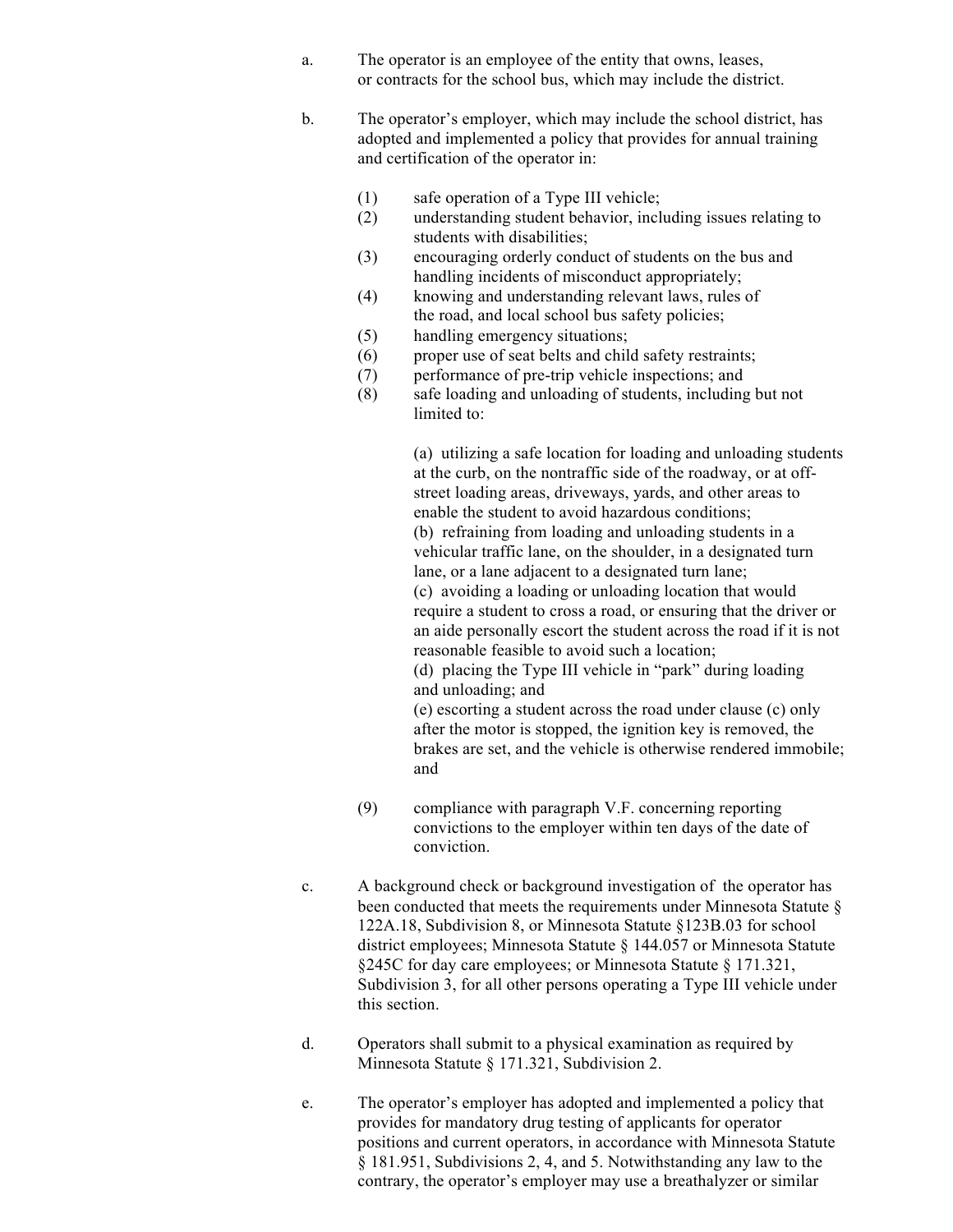device to fulfill random alcohol testing requirements.

- f. The operator's driver's license is verified annually by the entity that owns, leases, or contracts for the Type III vehicle as required by Minn. Stat. §171.321. Subd. 5.
- g. A person who sustains a conviction, as defined under Minnesota Statute § 609.02, of violating Minnesota Statute § 169A.25, § 169A.26, § 169A.27 (driving while impaired offenses), or § 169A.31 (alcohol-related school bus driver offenses), or whose driver's license is revoked under Minnesota Statute §§ 169A.50 to 169A.53 of the implied consent law, or who is convicted of or has his or her driver's license revoked under a similar statute or ordinance of another state, is precluded from operating a Type III vehicle for five years from the date of conviction.
- h. A person who has ever been convicted of a disqualifying offense as defined in Minnesota Statute § 171.3215, Subdivision 1(c), (i.e., felony, controlled substance, criminal sexual conduct offenses, or offenses for surreptitious observation, indecent exposure, use of minor in a sexual performance, or possession of child pornography or display of pornography to a minor) may not operate a Type III vehicle.
- i. A person who sustains a conviction, as defined under Minnesota Statute § 609.02, of a moving offense in violation of Minn. Stat. Chapter 169 within three years of the first of three other moving offenses is precluded from operating a Type III vehicle for one year from the date of the last conviction.
- j. Students riding the Type III vehicle must have training required under Minnesota Statute § 123B.90, Subdivision 2 (see Section II B. above).
- k. Documentation of meeting the requirements listed in this section must be maintained under separate file at the business location for each Type III vehicle operator. The school district or any other entity that owns, leases, or contracts for the Type III vehicle operating under this section is responsible for maintaining these files for inspection.
- 2. The Type III vehicle must bear a current certificate of inspection issued under Minn. Stat. § 169.451.
- 3. An employee of the school district who is not employed for the sole purpose of operating a Type III vehicle may, in the discretion of the school District, be exempt from paragraphs VII.C.1.d (physical examination) and VII.C.1.e. (drug testing), above.
- D. Type A-1 "Activity" Buses Driven by Employees with Class D Driver's License
	- 1. The holder of a Class D driver's license, without a school bus endorsement, may operate a Type A-I school bus or a Multi- functional School Activity Bus (MFSAB) under the following conditions: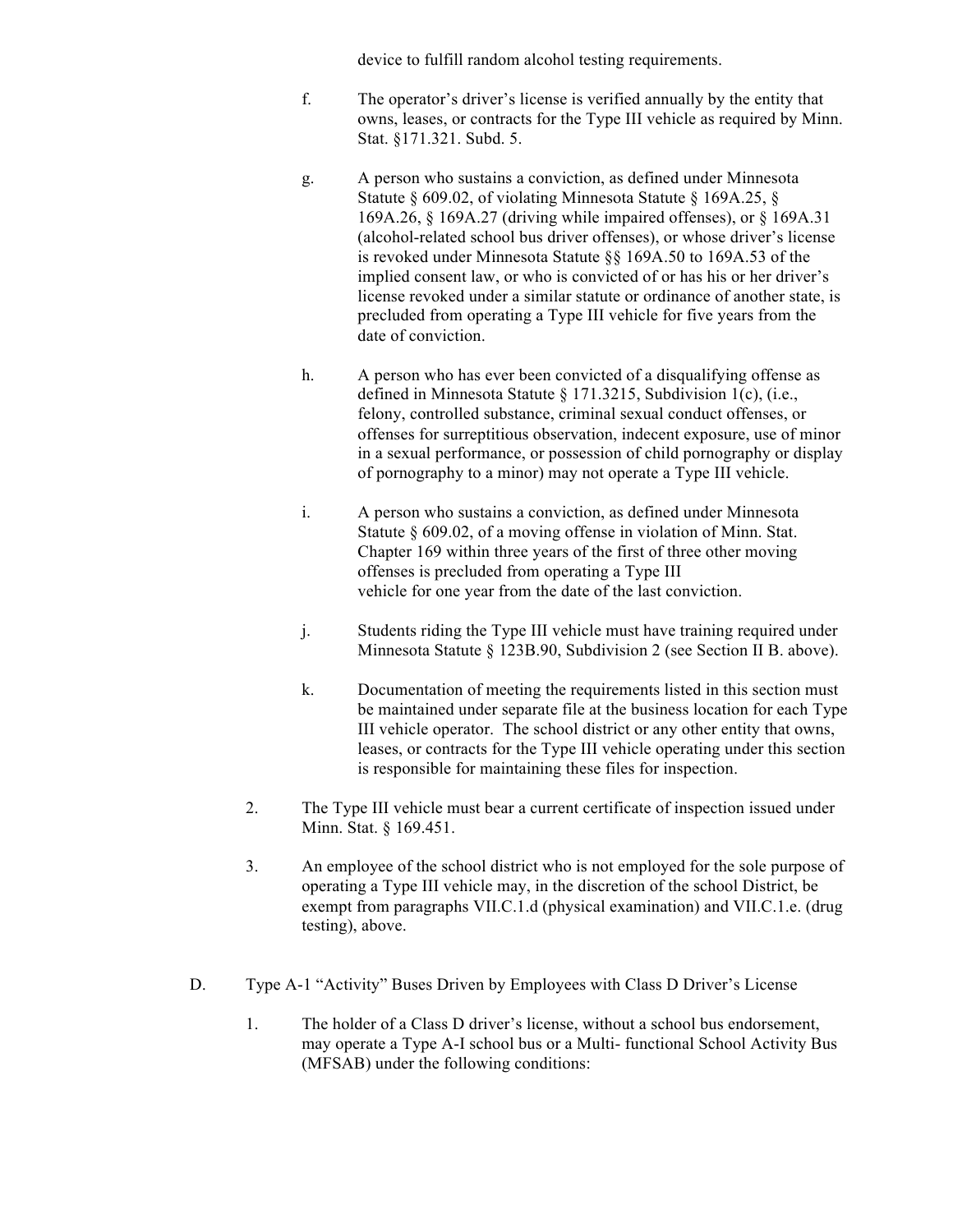- a. The operator is an employee of the school district or an independent contractor with whom the school district contracts for the school bus and is not solely hired to provide transportation services under this paragraph.
- b. The operator drives the school bus only from points of origin to points of destination, not including home-to- school trips to pick up or drop off students.
- c. The operator is prohibited from using the 8-light system if he vehicle is so equipped.
- d. The operator has submitted to a background check and physical examination as required by Minnesota Statutes § 171.321, Subdivision 2.
- e. The operator has a valid driver's license and has not sustained a conviction of a disqualifying offense as set forth in Minn. Stat. s § 171.02, Subd.  $2a(h)-2a(j)$ ...
- f. The operator has been trained in the proper use of child safety restraints as set forth in the National Highway Traffic Safety Administration's "Guideline for the Safe Transportation of Pre-School Age Children in School Buses" if child safety restraints are used by passengers, in addition to the training required in Part VI above.
- g. The bus has a gross vehicle weight of 14,500 pounds or less and is designed to transport 15 or fewer passengers, including the driver.
- 2. The school district should maintain annual certification of the requirements listed in this section for each Class D license operator.
- 3. A school bus operated under this section must bear a current certificate of inspection.
- 4. The word "School" on the front and rear of the bus must be covered by a sign that reads "Activities" when the bus is being operated under authority of this section.

# **VIII. SCHOOL DISTRICT EMERGENCY PROCEDURES**

- A. If possible, school bus drivers or their supervisors shall call "911" or the local emergency phone number in the event of a serious emergency.
- B. School bus drivers shall meet the emergency training requirements contained in Unit III "Crash and Emergency Preparedness" of the Minnesota Department of Public Safety Model School Bus Driver Training Manual. This includes procedures in the event of a crash (accident).
- C. School bus drivers and bus assistants for special education students requiring special transportation service because of their handicapping condition shall be trained in basic first aid procedures, shall within one month after the effective date of assignment participate in a program of inservice training on the proper methods for dealing with the specific needs and problems of pupils with disabilities, assist pupils with disabilities on and off the bus when necessary for their safe ingress and egress from the bus; and ensure that protective safety devices are in use and fastened properly.
- D. Emergency health information should be maintained on the school bus for students requiring special transportation service because of their handicapping condition. The information shall state: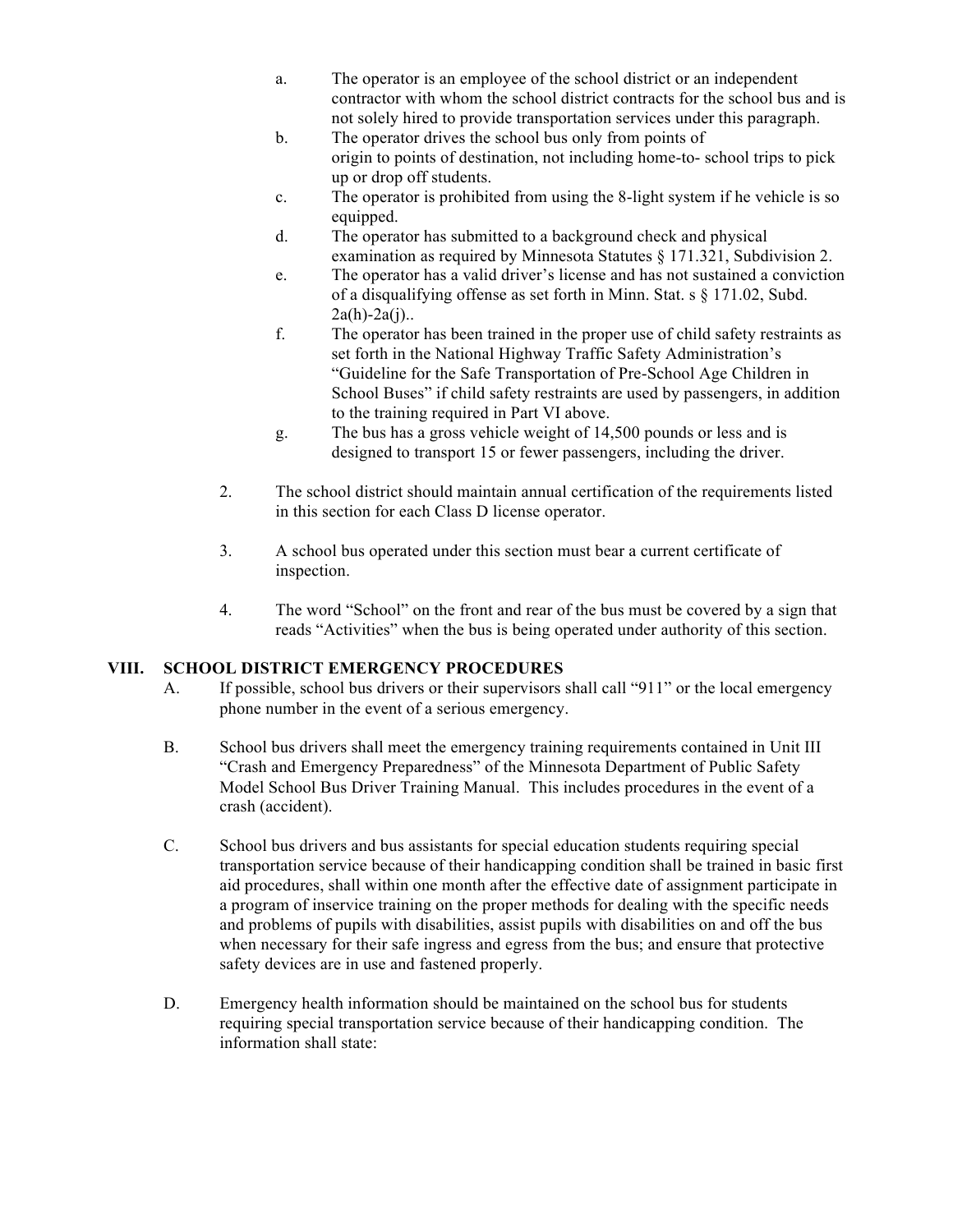- 1. the student's name and address;
- 2. the nature of the student's disabilities;
- 3. emergency health care information; and
- 4. the names and telephone numbers of the student's physician, parents, guardians, or custodians, and some person other than the student's parents or custodians who can be contacted in case of an emergency.

## **IX. SCHOOL DISTRICT VEHICLE MAINTENANCE STANDARDS**

- A. All school vehicles shall be maintained in safe operating conditions through a systematic preventive maintenance and inspection program adopted or approved by the school district.
- B. All school vehicles shall be state inspected in accordance with legal requirements.
- C. A copy of the current daily pre-trip inspection report must be carried in the bus. Daily pre-trip inspections shall be maintained on file in accordance with the school district's record retention schedule. Prompt reports of defects to be immediately corrected will be submitted.
- D. Daily post-trip inspections shall be performed to check for any children or lost items remaining on the bus and for vandalism.

## **X. SCHOOL TRANSPORTATION SAFETY DIRECTOR**

If the School Board has designated an individual to serve as the school district's transportation safety director, he/she shall have day-to-day responsibility for pupil transportation safety, including transportation of nonpublic school children when provided by the school district. The school transportation safety director will assure that this policy is periodically reviewed to ensure that it conforms to law. The school transportation safety director shall certify annually to the School Board that each school bus driver meets the school bus driver training competencies required by Minnesota Statutes 171.321, Subdivision 4. The transportation safety director also shall annually verify or ensure that the private contractor utilized by the school has verified the validity of the driver's license of each employee who regularly transports students for the school district in a Type A, B, C, or D school bus, Type III vehicle, or MFSAB with the National Driver's Register or the Department of Public Safety. Upon request of the school district superintendent or the superintendent of the school district where nonpublic students are transported, the school transportation safety director also shall certify to the superintendent that students have received school bus safety training in accordance with state law. The name, address, and telephone number of the school transportation safety director are on file in the school district office. Any questions regarding student transportation or this policy may be addressed to the Superintendent or his/her designee.

# **XI. STUDENT TRANSPORTATION SAFETY COMMITTEE**

The School Board may establish a student transportation safety committee. The chair of the student transportation safety committee is the school district's school transportation safety director. The School Board shall appoint the other members of the student transportation safety committee. Membership may include parents, school bus drivers, representatives of school bus companies, local law enforcement officials, other school district staff, and representatives from other units of local government.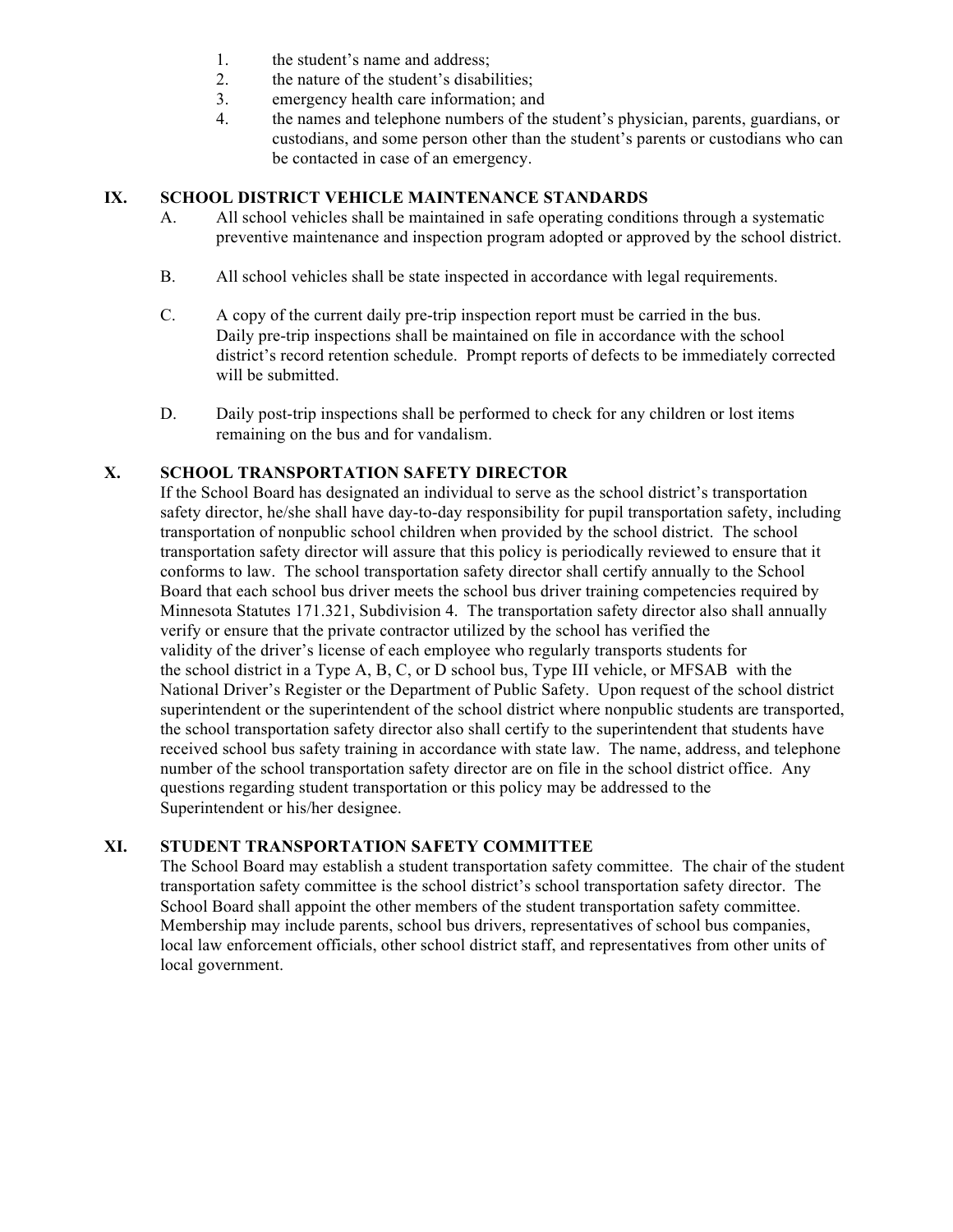| Legal References: | Minnesota Statute § 122A.18. Subdivision 8 (Board to                            |
|-------------------|---------------------------------------------------------------------------------|
|                   | Issue Licenses)                                                                 |
|                   | Minnesota Statute § 123B.03 (Background Check)                                  |
|                   | Minnesota Statute § 123B.42 (Textbooks; Individual                              |
|                   | Instructor or Cooperative Learning Material; Standard<br>Tests)                 |
|                   | Minnesota Statute § 123B.88 (Independent School                                 |
|                   | Districts; Transportation)                                                      |
|                   | Minnesota Statute § 123B.885 (Diesel School Buses;                              |
|                   | Operation of Engine; Parking)                                                   |
|                   | Minnesota Statute § 123B.90 (School Bus Safety<br>Training)                     |
|                   | Minnesota Statute § 123B.91 (School District Bus Safety                         |
|                   | Responsibilities)                                                               |
|                   | Minnesota Statute § 144.057 (Background Studies on                              |
|                   | Licensees and Other Personnel)                                                  |
|                   | Minnesota Statute § 169.01, Subdivisions 6 and 92<br>(Definitions)              |
|                   | Minnesota Statute § 169.443 (Safety of School Children;<br>Bus Driver's Duties) |
|                   | Minnesota Statute § 169.446, Subdivision 2 (Driver                              |
|                   | Training Programs)                                                              |
|                   | Minnesota Statute § 169.451 (Inspecting School and Head                         |
|                   | Start Buses; Rules; Misdemeanor)                                                |
|                   | Minnesota Statute § 169.454 (Type III Vehicle Standards)                        |
|                   | Minnesota Statute § 169.4582 (Reportable Offense on                             |
|                   | School Buses)                                                                   |
|                   | Minnesota Statute §§ 169A.25-169A.27 (Driving While                             |
|                   | Impaired)                                                                       |
|                   | Minnesota Statute § 169A.31 (Alcohol-Related School                             |
|                   | Bus or Head Start Bus Driving)                                                  |
|                   | Minnesota Statute §§ 169A.50-169A.53 (Implied Consent                           |
|                   | Law)                                                                            |
|                   | Minnesota Statute § 171.02, Subdivisions 2, 2a, and 2b                          |
|                   | (Licenses; Types, Endorsements, Restrictions)                                   |
|                   | Minnesota Statute § 171.168 (Notification of Conviction                         |
|                   | for Violation by a Commercial Driver)                                           |
|                   | Minnesota Statute § 171.169 (Notification of Suspension                         |
|                   | of License of Commercial Driver)                                                |
|                   | Minnesota Statute § 171.321 (Qualifications of School                           |
|                   | <b>Bus Driver</b> )                                                             |
|                   | Minnesota Statute § 171.3215, Subdivision 1(c)                                  |
|                   | (Canceling Bus Endorsement for Certain Offenses)                                |
|                   | Minnesota Statute § 181.951 (Authorized Drug and                                |
|                   | Alcohol Testing)                                                                |
|                   | Minnesota Statute Chapter 245C (Human Services                                  |
|                   | Background Studies)                                                             |
|                   | Minnesota Statute § 609.02 (Definitions)                                        |
|                   | Minnesota Rules Parts 7470.1000-7470.1700 (School Bus                           |
|                   | Inspection)                                                                     |
|                   | 34 C.F.R. § 383.5 (Transportation Definitions)                                  |
|                   | 49 C.F.R. § 383.31 (Notification of Convictions for Driver                      |
|                   | Violations)                                                                     |
|                   | 49 C.F.R. § 383.33 (Notification of Driver's License                            |
|                   | Suspensions)                                                                    |